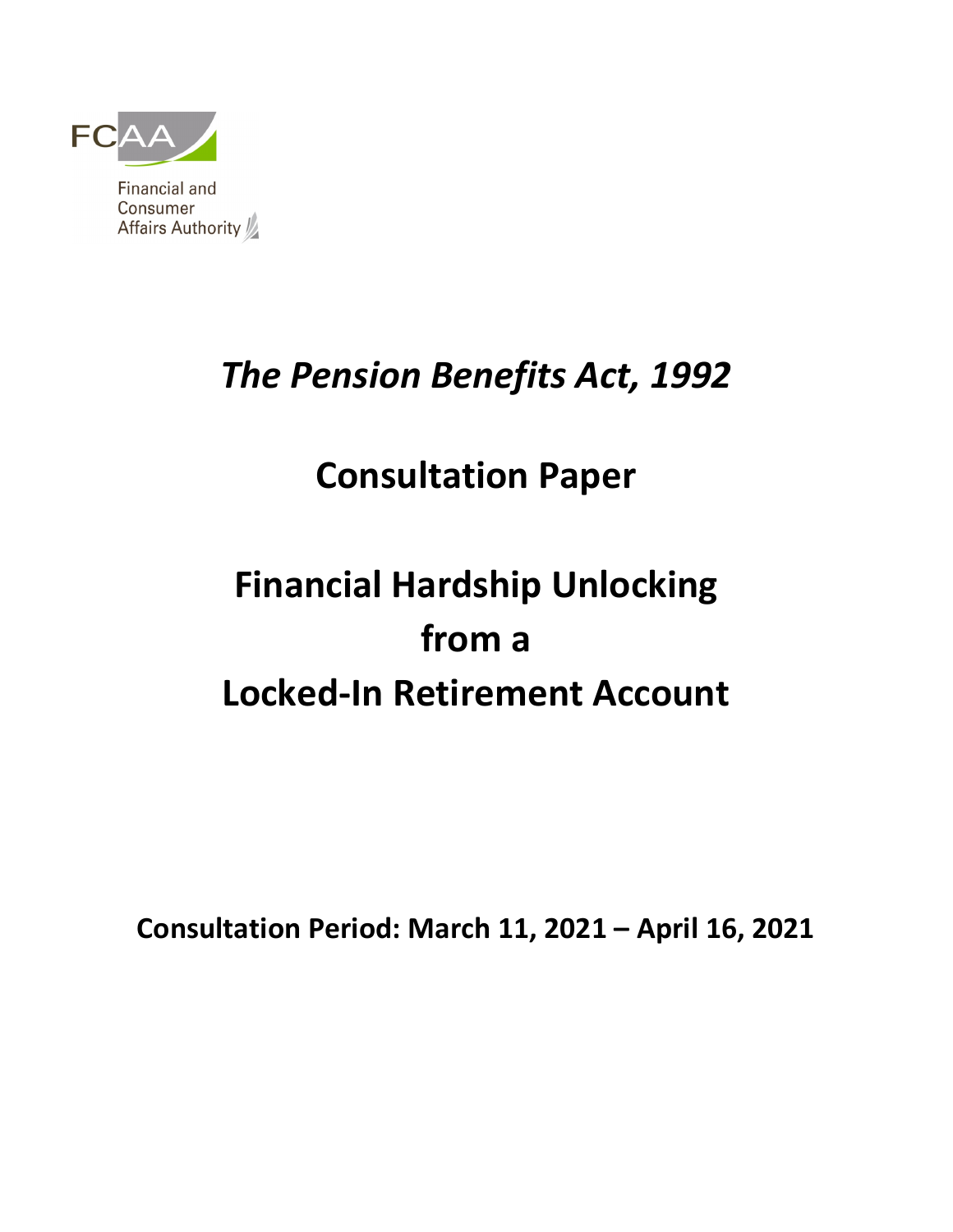# **Table of Contents**

| 1. |
|----|
| 2. |
| 3. |
| 4. |
|    |
|    |
|    |
|    |
|    |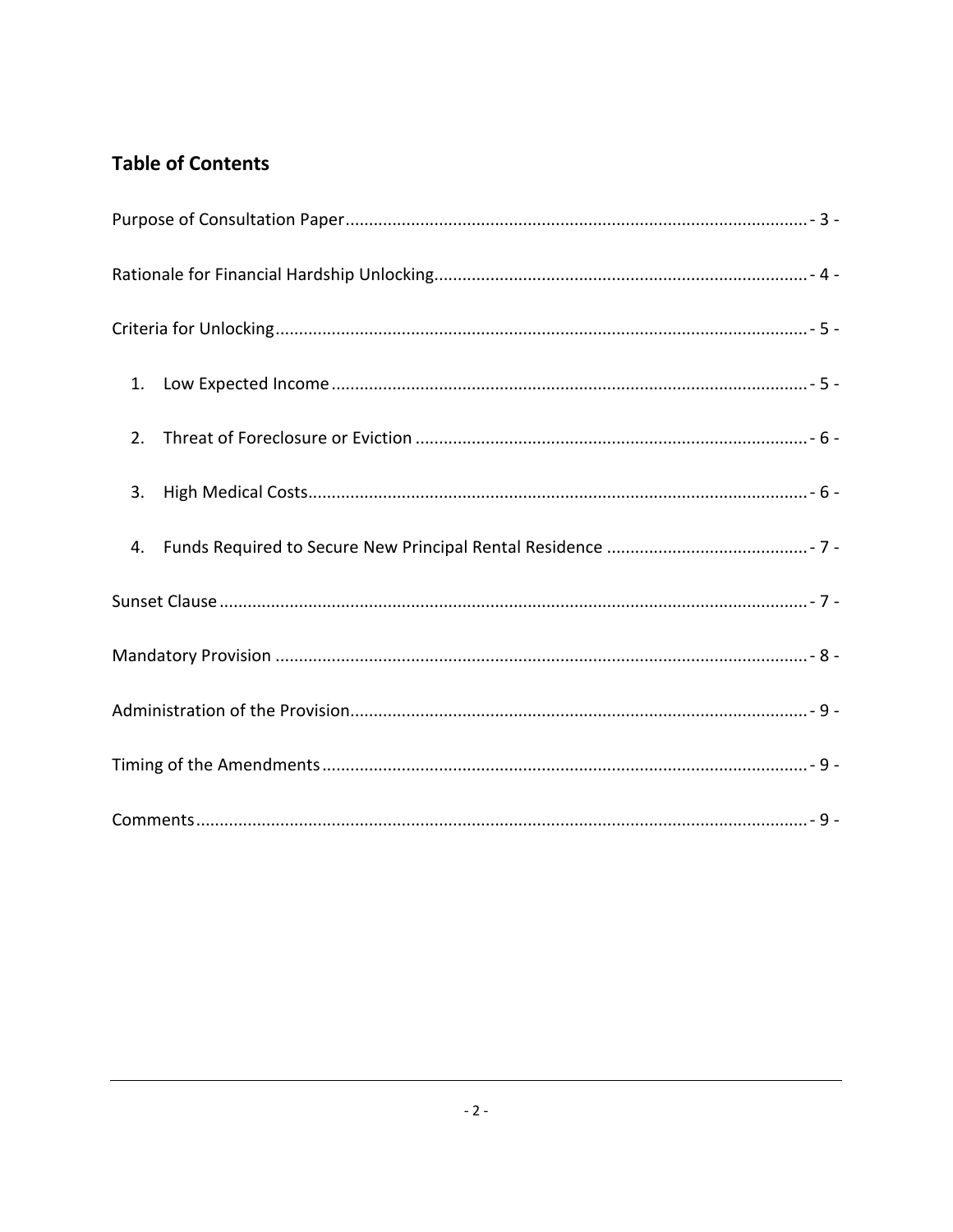# <span id="page-2-0"></span>**Purpose of Consultation Paper**

The Government is considering amending *The Pension Benefits Regulations, 1993* (the Regulations) to establish a new unlocking rule for all new and existing locked-in retirement account (LIRA) contracts which hold locked-in pension monies pursuant to *The Pension Benefits Act, 1992* (the Act). For the purposes of this paper, this proposed new unlocking rule will be referred to as Financial Hardship Unlocking.

Under the new rule, LIRA holders would be able to apply to the financial institution which issued the LIRA, for withdrawal of an amount which is within a prescribed limit, if they meet one of the following criteria:

- Have low expected income in the upcoming year.
- Are facing a threat of eviction or foreclosure.
- Have high incurred or expected medical costs.
- Require funds to secure a new principal rental residence.

The above criteria are explained further starting on page 5.

According to the rules in the Regulations, the spouse of a LIRA holder is entitled to a pension of at least 60% of the original amount of the pension payable to the LIRA holder upon the LIRA holder's death, unless that right is waived. If the LIRA holder who is applying for Financial Hardship Unlocking has a spouse, as defined in the Act<sup>[1](#page-2-1)</sup>, they would have to obtain their spouse's consent to withdraw the funds from the LIRA, and the spouse would have to waive their entitlement to receive a continuing pension of at least 60% of the LIRA holder's monthly pension after death of the LIRA holder.

Pension benefit entitlement matters, such as unlocking rules, are governed by the pension laws of the jurisdiction in which the member was employed at the time they terminated employment and transferred their pension entitlement to a LIRA. The Financial Hardship Unlocking provision will be available for a LIRA which is subject to the rules of the Act regardless of where the LIRA holder now lives or where the financial institution who issued the LIRA contract is located.

<span id="page-2-1"></span> <sup>1</sup> Spouse means:

a. A person who is married to a member or former member; or

b. If a member or former member is not married, a person with whom the member or former member is cohabiting as spouses at the relevant time and who has been cohabiting continuously with the member or former member as his or her spouse for at least one year prior to the relevant time.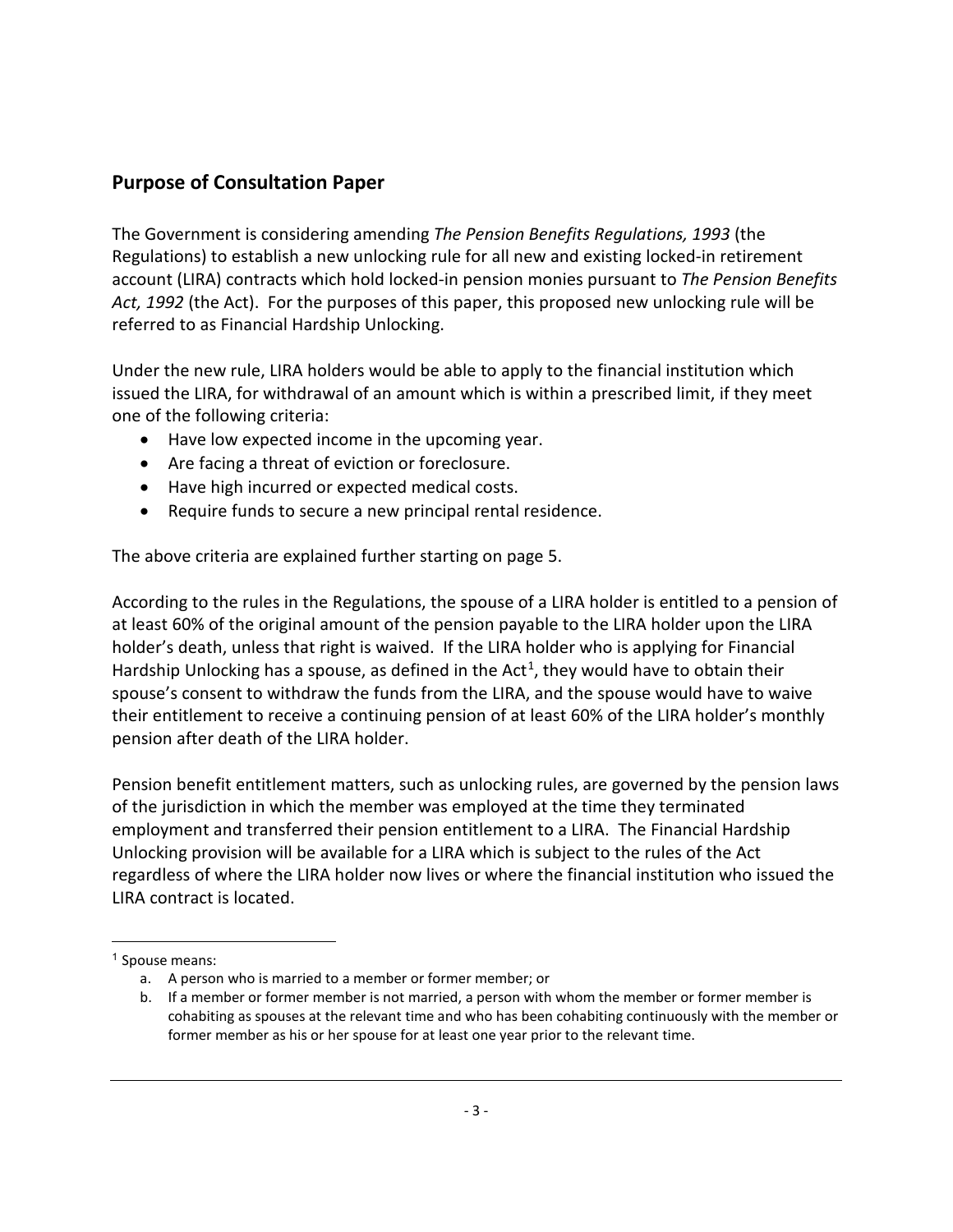Based on the feedback received, the Financial and Consumer Affairs Authority (FCAA) will consider making recommendations to the Government regarding amending the Regulations to allow Financial Hardship Unlocking.

**Question 1**: Do you agree the Government should amend the Regulations to allow for Financial Hardship Unlocking from a LIRA?

**Question 2**: Do you agree with the four criteria under which money could be withdrawn? Do you feel there should be any additional criteria?

# <span id="page-3-0"></span>**Rationale for Financial Hardship Unlocking**

With only three exceptions, locked-in pension monies cannot be withdrawn from a LIRA as a lump-sum. The purpose of locking-in is to ensure that pension monies are utilized for their original intent: to provide a lifetime retirement income to pensioners and their spouses.

The three exceptions to this locking-in rule are the small benefit unlocking provision, the shortened life expectancy unlocking provision, and the non-residency unlocking provision. In addition to these unlocking provisions, once a person reaches the earliest retirement age in the pension plan under which a pension entitlement has accrued, that person may transfer their pension monies to a prescribed registered retirement income fund held at a financial institution or into a variable pension benefit account held pursuant to a defined contribution pension plan (if applicable) and withdraw their monies. These unlocking provisions can be reviewed in greater detail in our bulletin titled ["Unlocking Pension Money"](https://fcaa.gov.sk.ca/public/CKeditorUpload/Pensions/Bulletin_-_Unlocking_Pension_Money_(2021).pdf).

The Financial Hardship Unlocking provision would be a new exception to the locking-in rule. It is proposed that this new provision be added in order to address a significant number of requests from LIRA owners who are experiencing financial hardship. These requests have increased due to COVID-19.

A similar Financial Hardship Unlocking provision exists in the pension standards legislation of most other Canadian jurisdictions.

The amount of times a LIRA owner could apply for Financial Hardship Unlocking would be limited. In some jurisdictions, it is limited to one application for each category, under each LIRA account, once in a calendar year.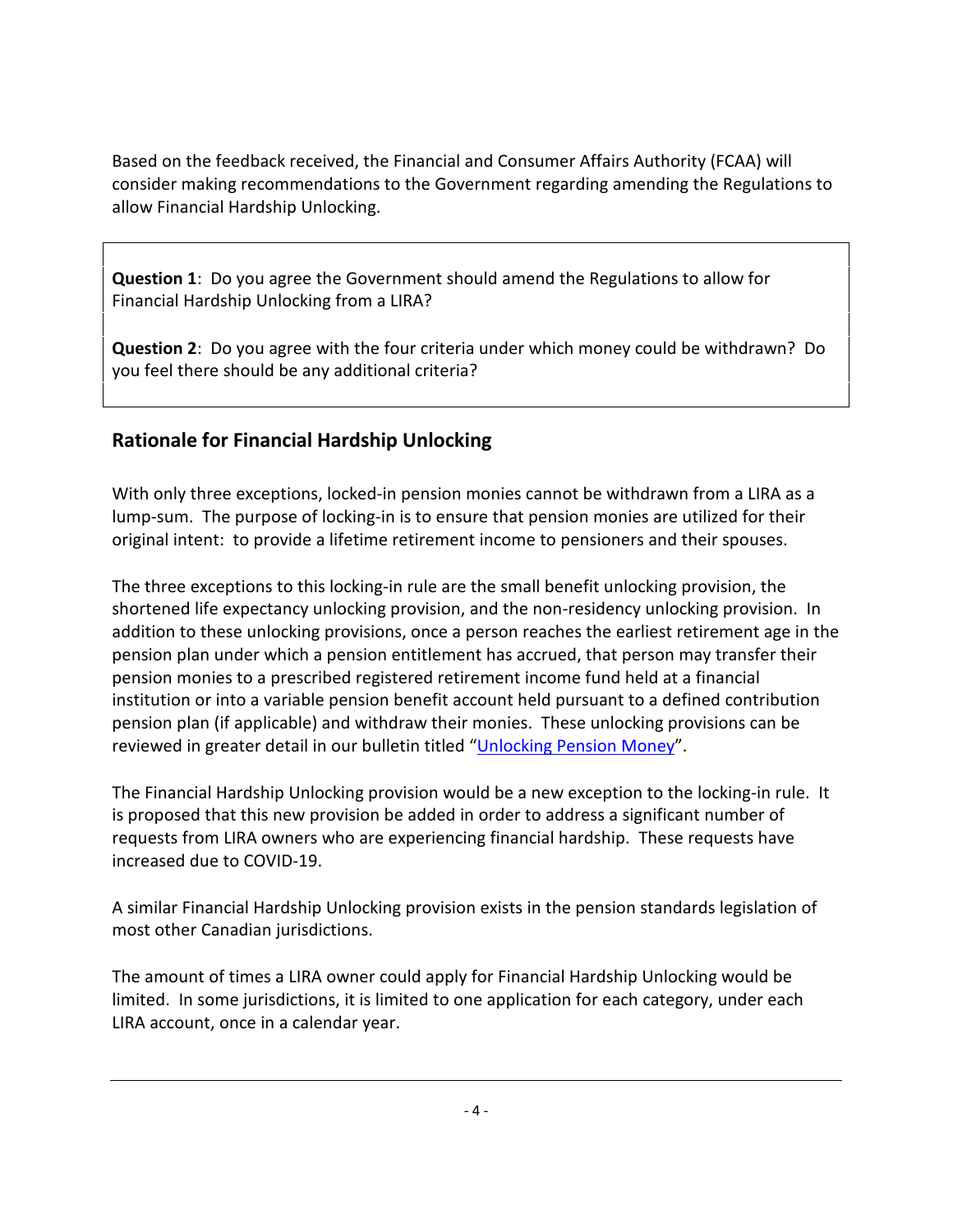The payment would be subject to withholding tax pursuant to the *Income Tax Act* (Canada).

**Question 3**: Do you agree that there should be a limit on how frequently a LIRA holder can withdraw money under Financial Hardship Unlocking? If so, what do you feel the limit should be?

# <span id="page-4-0"></span>**Criteria for Unlocking**

#### <span id="page-4-1"></span>**1. Low Expected Income**

In other jurisdictions, a person's expected income in the one-year period following the date of application must be below a certain amount before qualifying to unlock due to financial hardship. Typically, that amount is [2](#page-4-2)/3 of the YMPE. The YMPE<sup>2</sup> for 2021 is \$61,600; therefore, to qualify, expected income would have to be less than \$41,067 in 2021.

If a person qualifies to unlock, the amount that can be unlocked would be determined by subtracting a percentage of expected income from a percentage of the YMPE. In most jurisdictions, the amount that can be unlocked is determined by subtracting 75% of expected income from 50% of the YMPE (\$30,800).

As an example, using the rules in most other jurisdictions, if we assume a person's expected income is \$30,000, the maximum amount which could be unlocked is \$8,300. This is determined as follows:

| Expected income over the next year: | \$30,000 (A) |
|-------------------------------------|--------------|
| Multiply A by 0.75:                 | \$22,500 (B) |
| \$30,800 (50% of YMPE) minus B:     | \$8,300(C)   |

The maximum amount which could be withdrawn in this example is \$8,300.

**Question 4**: Do you agree with the formula for determining the maximum withdrawal for low income which is used in the example? If not, what do you think the formula should be?

<span id="page-4-2"></span> $\overline{a}$ <sup>2</sup> YMPE means year's maximum pensionable earnings. The YMPE is set each year by the Government of Canada.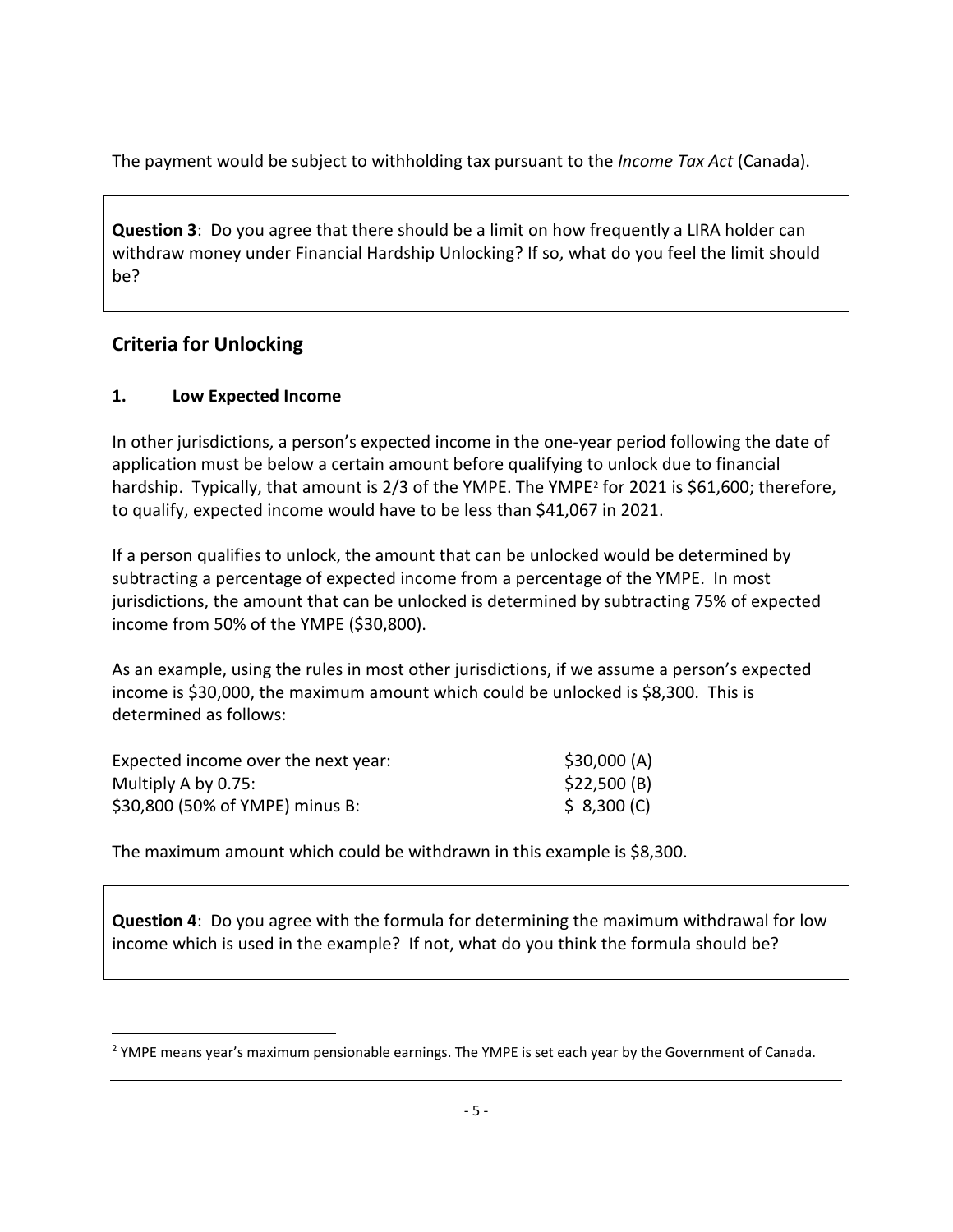#### <span id="page-5-0"></span>**2. Threat of Foreclosure or Eviction**

If the LIRA owner is facing a threat of foreclosure on their principal residence, or if the LIRA owner's spouse is facing a threat of foreclosure on their principal residence, the LIRA owner could apply to unlock the amount of the mortgage arrears, and any associated legal fees. The LIRA owner would have to provide the financial institution with a copy of a demand for mortgage payments in default and documents showing the amount of mortgage arrears owing plus associated legal fees.

**Question 5**: Do you agree that the LIRA owner should be able to withdraw an amount equal to the amount of mortgage arrears, plus legal fees, for either their principal residence or that of their spouse?

If the LIRA owner is facing eviction from their principal residence due to rent arrears, or if the LIRA owner's spouse is facing eviction from their principal residence due to rent arrears, the LIRA owner could apply to unlock the amount of the rent arrears. The LIRA owner would have to provide the financial institution with a copy of a written demand which states the following: that they will be evicted if they don't pay the rent arrears, the amount of the arrears and the address of the home the eviction notice is for.

**Question 6**: Do you agree that the LIRA owner should be able to withdraw an amount equal to the amount of rent arrears, if either they or their spouse are facing eviction?

# <span id="page-5-1"></span>**3. High Medical Costs**

If the LIRA owner, their spouse, or a dependent of either has medical costs already incurred or to be incurred in the one-year period following the date of application, an application can be made to withdraw funds from the LIRA. If payment of the medical cost has been made by, or is reimbursed by, a third party, then the LIRA money cannot be withdrawn. A third party would include an insurance company, a benefit plan or a government support program. The medical cost would have to be with respect to treatment of an illness or disability for the LIRA owner, their spouse, or a dependent. This would include costs for prescriptions, medical or dental treatments, or home renovations due to medical reasons. The most that could be withdrawn from the LIRA is the total medical cost in the last year not already withdrawn plus the estimated cost for the next year.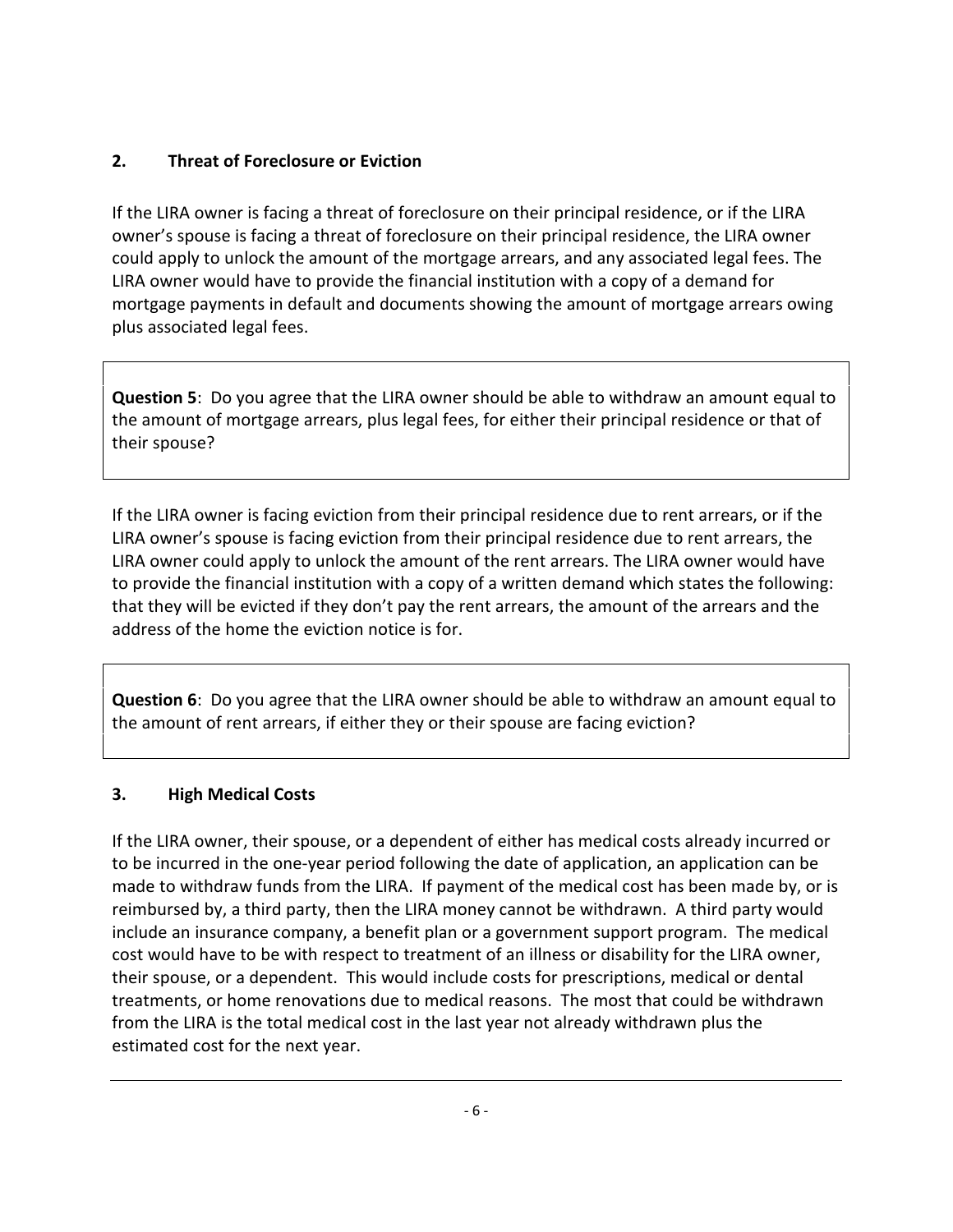The documents which would have to be submitted to the financial institution are:

Receipts: a copy of prescription receipts, medical or dental treatment receipts, or invoices or estimates for home renovations required due to medical reasons.

Medical opinion: a written opinion from a medical practitioner indicating that the treatment or renovation is necessary.

**Question 7**: Do you agree that the LIRA owner should be able to withdraw an amount equal to medical costs incurred or to be incurred? Do you agree that the medical cost must be with respect to prescriptions, medical or dental treatments, or home renovations, where no payment has been made by a third party?

#### <span id="page-6-0"></span>**4. Funds Required to Secure New Principal Rental Residence**

The LIRA owner could apply to withdraw an amount necessary for them or their spouse to obtain a new principal rental residence. The maximum amount which could be withdrawn is equal to the first months' rent, security deposit and pet damage deposit. The LIRA owner would have to provide the financial institution with a copy of the lease or rental agreement.

**Question 8**: Do you agree that the LIRA owner should be able to withdraw an amount equal to the first months' rent, security deposit and pet damage deposit?

# <span id="page-6-1"></span>**Sunset Clause**

The FCAA is interested in hearing feedback on whether you feel the ability to unlock from a LIRA for financial hardship should be time limited. In other words, we are asking about a sunset clause, whereby after a number of years, the Financial Hardship Unlocking provisions in the Regulations would expire. A sunset clause would allow the Government to reassess the Financial Hardship Unlocking provisions in the Regulations at a later date to determine if the provisions should be continued or not. At that time, it would be clearer how the provisions in the Regulations have been used in practice and how suitable they are to address the challenges regarding financial hardship.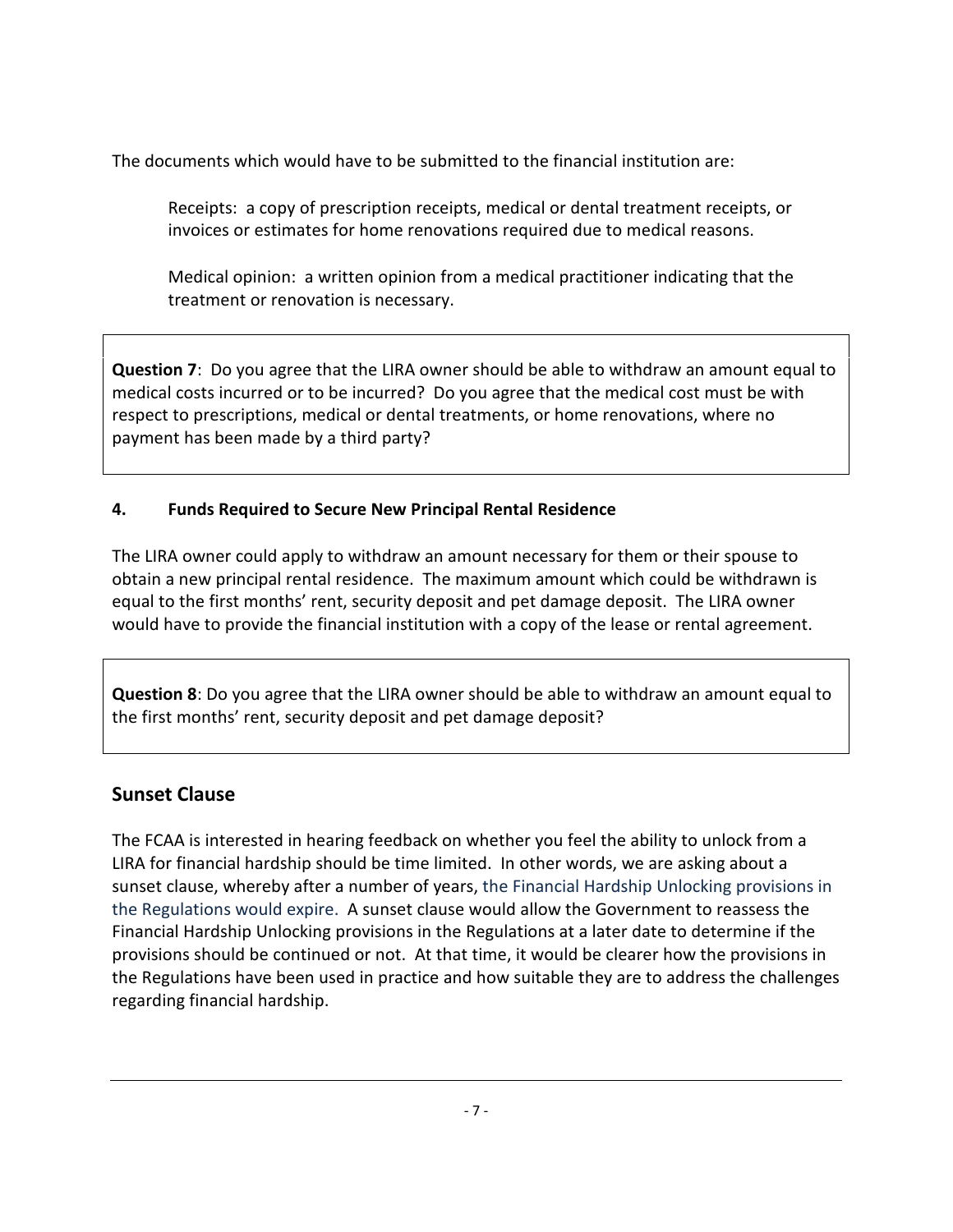The FCAA is not aware of sunset clauses in other financial services legislation. However, there are examples of scheduled mandatory reviews in financial services legislation of other jurisdictions in Canada. For example, in some jurisdictions, pension standards legislation must be reviewed every five years. Similarly, in federal legislation respecting banks and trust and loan companies, a review of the provisions is required every five years.

If the Regulations were to include a sunset clause, it would follow that they should include a requirement that financial institutions offering LIRAs would provide a statistical report to FCAA. For example, there could be a requirement that, on a semi-annual or annual basis, the financial institution provide the FCAA with a list of the number of times money was unlocked under each of the criteria, and the amount unlocked. This would provide the necessary information on which a decision would be made by Government on whether financial hardship unlocking should be allowed to sunset or be continued, with or without changes.

**Question 9**: Should there be a sunset clause in the Financial Hardship Unlocking provisions in the Regulations? If so, what do you feel is the correct number of years for the sunset to take effect?

**Question 10**: Do you have any concerns with financial institutions providing a statistical report to the FCAA? If you do not have any concerns, should the report be semi-annual or annual?

# <span id="page-7-0"></span>**Mandatory Provision**

It is proposed that a financial institution must allow money in a LIRA to be withdrawn in a lump-sum, subject to withholding tax and spousal consent and waiver of pension benefits, if applicable, if the LIRA holder has satisfied the financial institution that they meet the criteria established in the Regulations.

Existing LIRA contracts would not have to be amended. The Financial Hardship Unlocking provisions would be deemed to be included in the contracts.

**Question 11:** Do you agree with Financial Hardship Unlocking being a mandatory provision in LIRA contracts?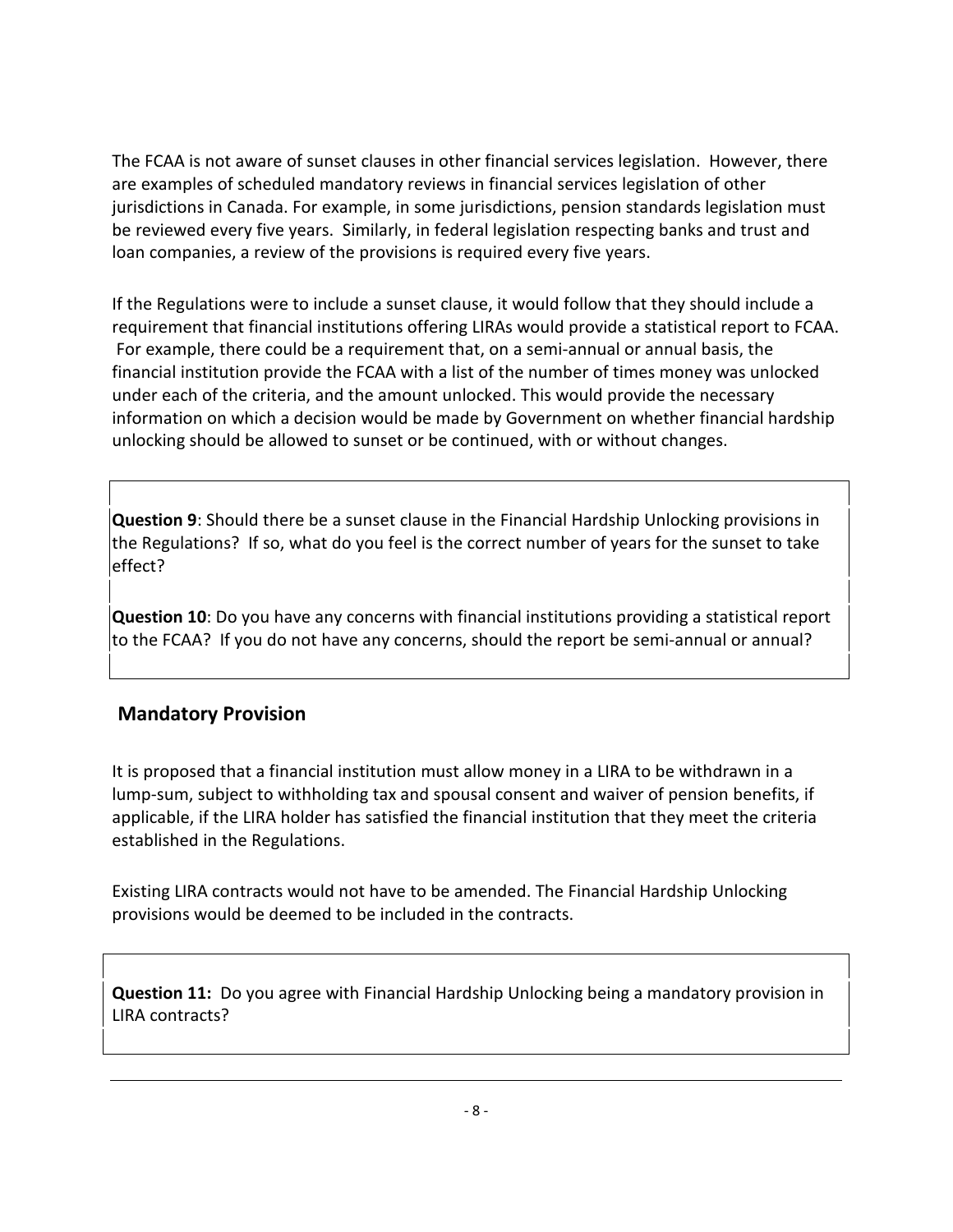# <span id="page-8-0"></span>**Administration of the Provision**

The financial institution would be responsible for determining whether a LIRA holder qualifies for Financial Hardship Unlocking. The FCAA, who is responsible for the administration of the Act and Regulations, will not be involved in the review of the Financial Hardship Unlocking applications. This would be consistent with how Financial Hardship Unlocking is administered in most other jurisdictions which allow Financial Hardship Unlocking.

If the financial institution is satisfied that the person qualifies for the withdrawal, part or all of the LIRA, depending on the circumstances, would have to be unlocked. Once unlocked, the funds must be paid to the person, subject to any withholding taxes. The funds could also be transferred to a tax-deferred savings vehicle such as a registered retirement savings plan (RRSP), subject to any applicable rules under the *Income Tax Act* (Canada).

The application forms would be prescribed in the Regulations.

**Question 12**: Do you agree that the financial institution who issued the LIRA should be responsible for reviewing the applications for Financial Hardship Unlocking?

# <span id="page-8-1"></span>**Timing of the Amendments**

Financial institutions would be given at least two months from the time the amendments to the Regulations are passed, to the time they are in force, to allow processes and systems to be amended.

**Question 13:** Is two months enough time for financial institutions to prepare for the new rules?

# <span id="page-8-2"></span>**Comments**

We are interested in hearing from you. In addition to providing your comments respecting the questions found in this paper, please feel free to provide any additional and relevant information.